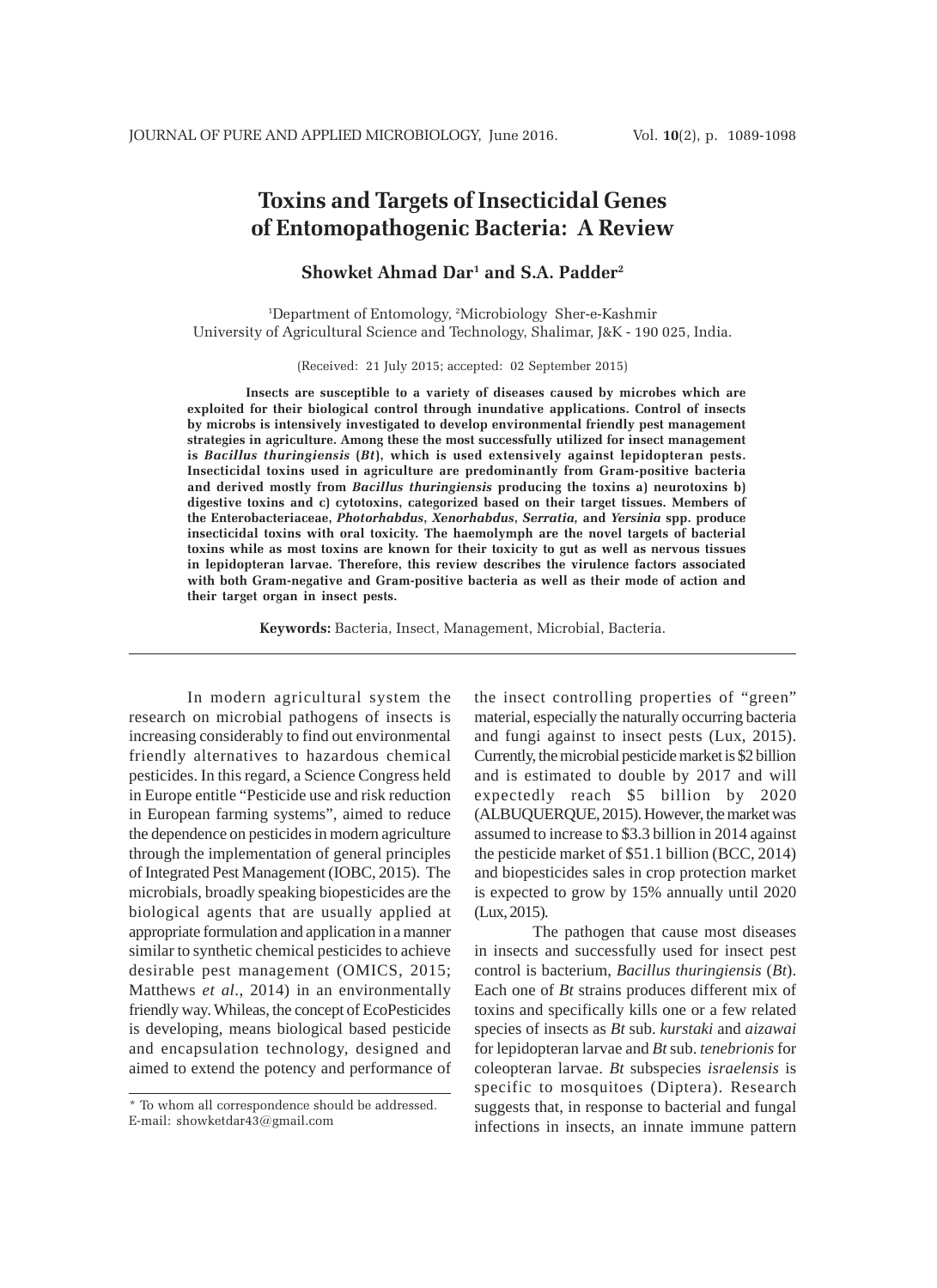recognition receptors (PRRs) initiate highly complex intracellular signaling cascades, which induce a variety of immune functions that restrain the spread of microbes in the host population (Stokes *et al*., 2015).In the current year the biopesticide *Isaria fumosorosea* strain Apopka 97 (*Paecilomyces fumosoroseus*) have been approved for use (Bird, 2015) as a component in IPM.

The discovery that *Bt* spore associated toxins are extremely virulent and persist in the environment with high potency (Koch *et al*., 2015) prompted the development of bacterial spray formulations and also the transgenic (Genetically Modified Plants) pants express the bacterial toxins against the insect pests (Di and Tumer, 2015; Nhan *et al*., 2015; Kamthan *et al*., 2015; Katriraee, 2015). The advancement in the characterization of bacterial pathogens, whole genome characterization and comparison has prompted the discovery of novel pest management tools. Insecticidal molecules expressed and secreted by various entomopathogenic bacteria have been targeted for the genetic manipulation to enhance toxicity (Sellami *et al*., 2015; Lin *et al*., 2015). Recently other insect pathogenic bacteria with mode of action similar to Bt have been hailed as agriculturally relevant. Currently insect pathogenic bacteria of diverse taxonomic groups and phylogenetic origin have been shown to have striking similarities in the virulence factors which are often encoded on plasmids and bacteriophages and can easily be spread through horizontal gene transfer. For example, *Photorhabdus luminescens* and *Heterorhabditis bacteriophora* have been shown to produce virulence factors (Gerdes *et al*., 2015; Castaneda *et al*., 2015) similar to that of Bt. *B. thuringiensis* produce crystal protein. When an insect ingests these proteins they are activated by proteolytic cleavage. The N-terminus is cleaved in all of the proteins and C-terminal extension is cleaved. Once activated the endotoxin binds to the gut epithelium and causes cell lysis by the formation of cation-selective channels leads to insect death.

## **Entomopathogenic bacteria**

One of the best modern agricultural defenses against plant eating insects is *Bacillus thuringiensis* (Ibrahim and Shawer, 2014). In recent times, it has become a source of agriculture innovations, providing a new solution to the age of old problems. Biotechnology is often equated with genetic engineering and the support or opposition to genetically engineered crops is often distilled down to being for or against 'science' (Vogel, 2014). Plant genes are being cloned, genetic regulatory signals deciphered and genes transferred from the entirely unrelated organisms to confer new agriculturally useful traits on crop plants (Josine *et al*., 2011). *Bt* protein toxins are highly selective to their target insect and are completely biodegradable. Therefore, *Bt* is a viable alternative for the control of insect pests in agriculture and disease spreading vectors in public health. Transgenic crops based on insecticidal crystal proteins of *Bt* are now an international industry with revenues of several billion dollars per year (James, 2011). Classification of *Bt* strains have been accomplished by H serotyping, the immunological reaction to the bacterial flagellar antigen. Specific flagellin amino acid sequences have been correlated to specific *Bt* H serotypes and at least 69 H serotypes and 82 serological varieties (serovars) of *Bt* have been characterized from around the world (Lecadet *et al*., 1999). After few decades of research on *Bacillus thuringiensis* (*Bt*), new novel bacterial species are being discovered and developed into new products especially derived from *Brevibacillus laterosporus, Chromobacterium subtsugae* and *Yersinia entomophaga* (Ruiu *et al*., 2013). It is reported that the entomopathogenic bacteria of diverse taxonomic groups and phylogenetic origin have striking similarities in the virulence factors they produce (Castagnola and Stock, 2014) on infestation.

#### **Insecticidal toxins produced by entomopathogenic bacteria**

Insecticidal toxins used in agriculture are predominantly from Gram-positive bacteria and derived mostly from *Bacillus thuringiensis*. Foliar sprays containing *B. thuringiensis* represent an organic alternative to synthetic foliar sprays. Entomopathogenic Gram-negative bacteria produce toxins which are categorized into three types based on their target tissues. These are a) neurotoxins b) digestive toxins and c) cytotoxins. According to Ricardo *et al*. (2015) reported that toxification involves the binding of Cry toxins produced by *Bacillus thuringiensis* to specific cellular receptors like CADP (cadherin-like protein),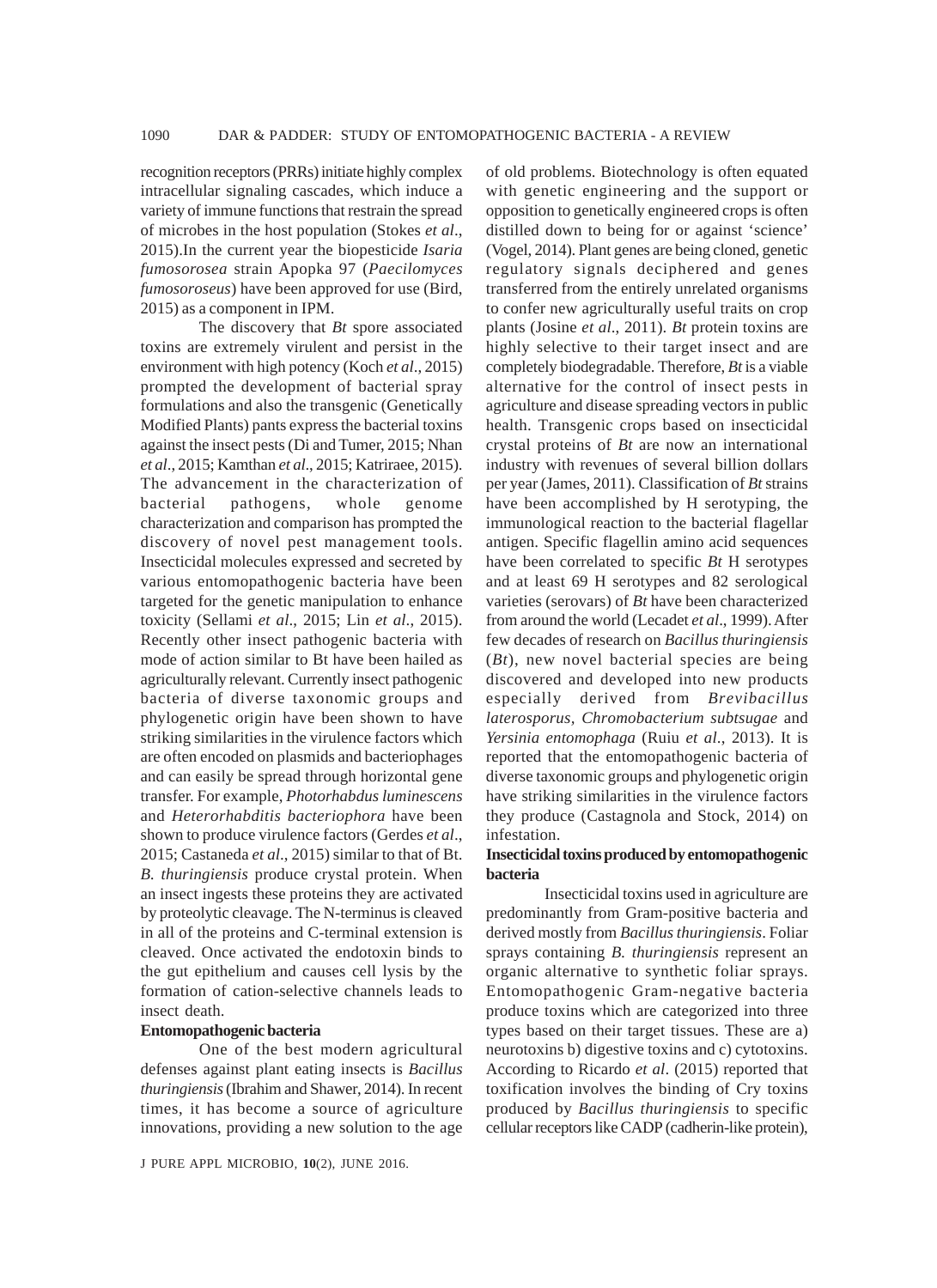a GPI (glycosylphosphatidyl-inositol)-anchored APN (aminopeptidase-N), a GPI-anchored ALP (alkaline phosphatase) and a 270-kDa glycoconjugate. Members in the Enterobacteriaceae such as *Photorhabdus*, *Xenorhabdus*, *Serratia,* and *Yersinia* spp. produce insecticidal toxins with oral toxicity similar to that of *Bt* toxins, but have not yet been fully utilized. This section describes the virulence factors associated with both Gram-negative and Grampositive bacteria as well as their mode of action. **Toxin genes produced by gram positive bacteria Bacillaceae**

Bacillus comprised of three species viz., *B. thuringiensis, Bacillus cereus, Baccillus anthracis* which are the most widely studied taxa in terms of insecticidal toxins (Tahany *et al.,* 2015). Due to their unique pathogenicity properties and the diverse modes of actions of their insecticidal toxins, that support their distinctiveness, therefore, giving each separate species names (Priest *et al*., 2004). Bacillus *thuringiensis* upon sporulation forms crystals of proteinaceous endotoxins, called *Cry* proteins or crystal proteins, which are encoded by *cry* genes (Hofte and Whiteley, 1989). The *Cry* toxins, are toxic to may insect of order Lepidoptera, Diptera (Gough, 2002), Coleoptera (Kreig *et al.,* 1984) and Hymenoptera (Rose *et al*., 1999) and also against nematodes (Hui *et al*., 2013). The Cry protoxins are first solubilized by the alkaline pH (6- 8) of the insect (Lepidopteran larva) gut, and then proteolytically activated by proteases. The toxins bind to specific receptors on the columnar cells of the larval midgut epithelium causing pore formation and gut cell death. Cry toxins are commonly classified as gut poisons, as they compromise the epithelial-hemocoel layer and ultimately lead to starvation and septicemia and finally the larval death (Schnepf *et al*., 1998). Crystal toxins after they bind, form pores, and damage midgut epithelial goblet cells in mixed midgut cell cultures (Loeb *et al.,* 2001) and *in vivo*. The Cry toxins from *B. thuringiensis* are almost exclusively considered as digestive toxins, however, they have homology to neurotoxins and attacks diverse tissues of lepidopteran larvae as the toxin meet suitable alkaline conditions in gut of larvae. They have been shown to kill larval neurons of the cerebral ganglia of central nervous system *in vitro* (Cerstiaens *et al*., 2001), invade liposomes causing morphological deformities to lipid bilayers (Haider and Ellar, 1989), initiate apoptosis in ovary and its derived cell (Zhang *et al*., 2006) and bind ATP-binding cassette (ABC) transporter (Tanaka *et al*., 2013). The mutated ABC trasporters are correlated with resistance to *Bt* toxins in silkworm, *Bombyx mori* (Atsumi *et al*., 2012), tobacco budworm, *Heliothis virescens* (Gahan *et al*., 2011), diamond back moth *Plutella xylostella* and cabbage looper *Trichoplusia ni* (Baxter, 2011). Recently it is reported that recombinant fusants have more efficient and potential toxicity values, compared with insecticidal *Bt* and the mosquitocidal *Bt* strains alone against *S. littoralis* and *C. pipiens* larvae, respectively (Tahany *et*., 2015).

*Bacillus cereus* has been mostly known for its role in human digestive food poisoning; and the endospore of *B. cereus* is not insecticidal unlike to *Bt*. Both *B. thuringiensis* and *B. cereus* produce non-proteinous insecticidal exotoxins; in addition, a small proteinous exotoxin is also produce by *B. cereus* (Perchat *et al*., 2005). Although, *B. cereus* grow and proliferate in the insect gut, and is mostly regarded as an opportunistic pathogen with the production of virulence factors that are most effective when titers are high. The *Bacillus* species known to produce insecticidal toxins are *Bacillus circulans* (Firmicutes: Bacillaceae) and *sphaeriscus* (Firmicutes: Bacillaceae) (=*Lysinibacillus sphaeriscus*). Virulence factors produced by the former species have been shown to affect most dipteran insects and other invertebrates such as nematodes and mollusks (Zwick *et al*., 2012). During the vegetative growth of the *L. sphaeriscus* the toxin produced is Sphaericolysin (Berry, 2011). Sphaericolysin toxin has heamoceolic toxicity toward *Blattela germanica* and *S.litura* (Nishiwaki *et al*., 2007).

## **Clostridiaceae**

*Clostridium* species: These are anaerobic and spore-forming bacteria (Vaishnavi, 2015), produces binary proteinous toxins that are proteolytically activated by serine proteases (Barth *et al*., 2004). For example, *Clostridium bifermentans* serovar *malaysia*, produces larvicidal toxin active against mosquitoes (Nicolas *et al*., 1993). *Clostridium perfringens* (Firmicutes: Clostridiaceae) has an Iota toxin which binds actin by ADP-ribosylation and has a C-domain structure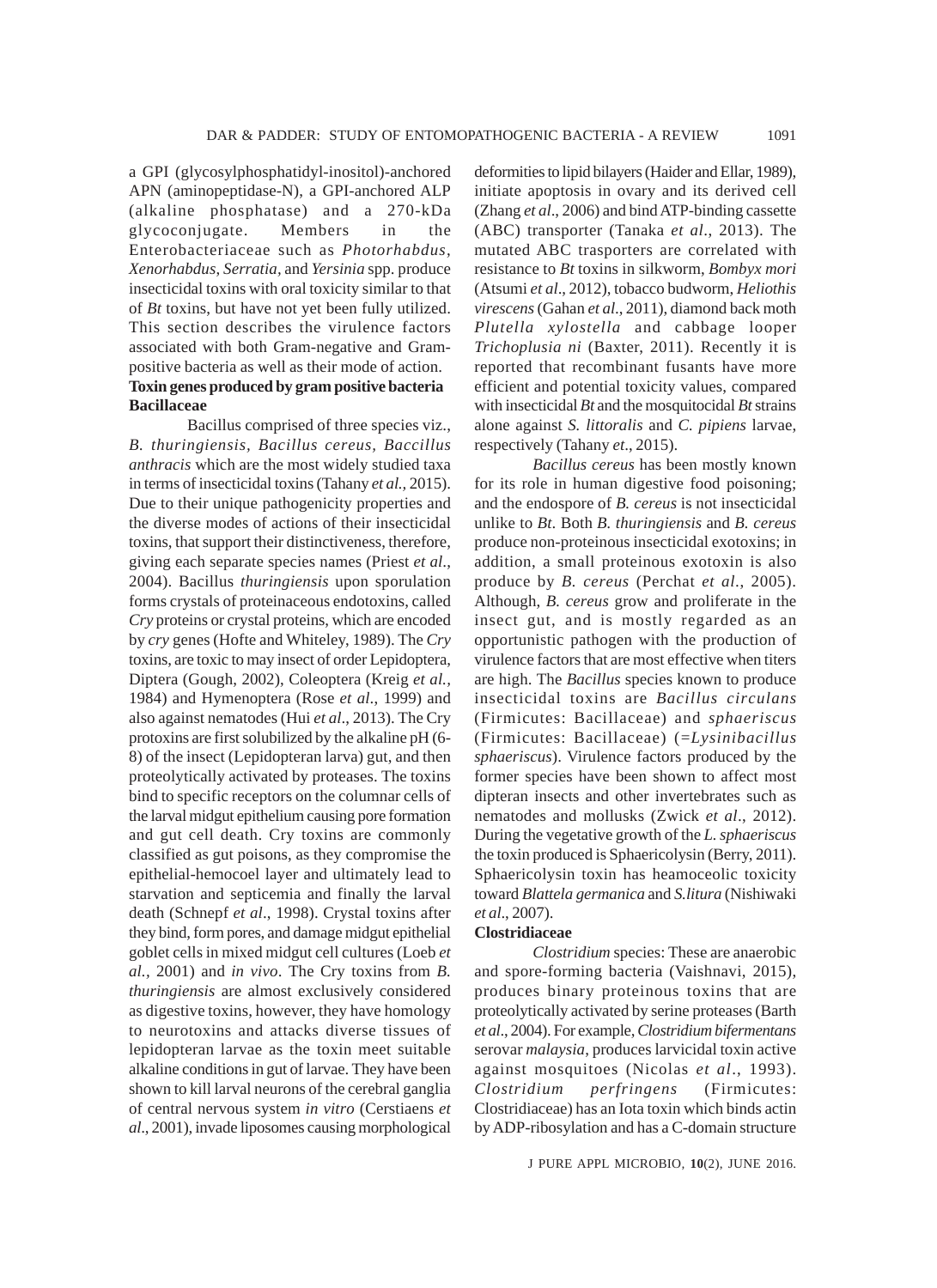like *Bt,* ultimately targets mammals (Tsuge *et al*., 2003). The *Clostridium difficile* produce the exotoxin known as cytotoxin B which cause reorganization of cytoskeletons, similar to *Mcf* and makes the caterpillars floppy and dull in appearance. The *Clostridium difficile* has a three domain structure, consisting of receptor binding, translocation, and one catalytic domain (Just *et al*., 2005). The actin binding C2 toxin of *C. botulinum*, has four domains of activation for pore formation and receptor recognition. The C2 toxins ribosylate at arginine involves dysfunctioning the actin by inducing actin polymerization (Aktories *et al*., 2012). The translated product of the *plu0822* gene, referred to as *Photox* toxin, stop actin polymerization by targeting an arginine amino acid with ADP-ribotransferase activity (Visschedyk *et al*., 2010).

#### **Toxin genes produced by gram negative bacteria** *Photorhabdus*

*Photorhabdus* species: Like *Bacillus,* three species of *Photorhabdus* have been identified namely, *P. luminescens*, *P. temperate* and *P. asymbiotica* (Fischer *et al*., 1990). All photorhabdus species have a strong mutualistic association with *Heterorhabditis* nematodes which are parasitic to insects. However, the species *P. asymbiotica* has also been found associated with skin injuries in human (Gerrard *et al*., 2006) and is considered as an emerging human pathogen model system (Garrard *et al*., 2004). *Photorhabdus* spp. are facultative anaerobes and cannot live freely in the soil environment unlike to *B. thuringiensis*. Almost all the *Photorhabdus* species are vectored by the nematodes and together with it form an insecticidal complex that kills the insect in general and use the carcass for various life processes like reproduction and nutrition. Once the bacteria are delivered by the nematodes in the insect hemocoel, it first invades insect immune system and then produces toxins which break its epithelial tissues and finally kills the insect. The *Photorhabdus* genome contains a multitude of lump like pathogenicity islands with an abundance of toxin genes (Duchaud *et al.*, 2003). The major virulence factors produced by *Photorhabdus* consist of *mcf1* and *mcf2* (=makes caterpillar floppy) genes, the *Tc* (toxin complex) genes, *Pir* (Photorhabdus insect related) operon, and a multitude of other virulence factors associated with *Photorhabdus* virulence cassettes (PVC) (Rodou *et al.,* 2010). The *Mcf* toxins are responsible for both rearrange actin cytoskeletons and induce apoptosis in both insect hemocytes and epithelial tissue, leading to tissue damage to the extent that there is a complete loss of turgor pressure throughout the infected insect (Daborn *et al.,* 2002). The *Tc* toxin factors, similar to *Bt* Cry toxins, are orally ingested toxic compounds that have been known to be insecticidal to the insect taxa including coleopteran, lepidoptera, dipteral and hemiptera. Experiments has shown that *P. luminescens* is highly insecticidal and pathogenic when injected into hosts such as African cotton leafworm, *S. littoralis* (Lepidoptera: Noctuidae) and *P. xylostella* (Lepidoptera: Pluttidae). As the *Tc* are orally toxic compounds; therefore, are active in the lumen side (inside the lumen) of the insects' midgut epithelium and not in the basal side of this tissue, which is common rout for a hemocoel pathogen (Waterfield *et al.*, 2005a). *Pir* proteins are other group of *Photorhabdus* toxins, known to have hemolymph (Waterfield *et al.,* 2005b) and oral (Blackburn *et al.,* 2006) toxicity. The *Pir* proteins have similarity in certain aspects to neurotoxin, leptinotarsin (Blackburn *et al.,* 2006) and are binary (Rodou *et al.,* 2010) in structure. The binding and destructive effects to insect neural tissue are a major factor in toxicity when *Photorhabdua* are injected into susceptible host. There are yet many more toxins to be characterized from the *Photorhabdus* genome which are responsible for hemolymph-based insect toxicity. For example, the *Txp40* protein has been identified in 59 different strains of both *Photorhabdus* and *Xenorhabdus* species, cause injectable toxicity to many lepidopteran pests, like greater wax moth, *Galleria mellonella* (Lepidoptera: Pyralidae), Indian meal moth, *Plodia interpunctella* (Lepidoptera: Pyralidae), corn earworm, *Helicoverpa armigera* (Lepidoptera: Noctuidae), and Australian sheep blowfly, *Lucilia cuprina* (Diptera: Calliphoridae) (Brown *et al.,* 2006). *Escherichia coli* when expresses *txp40* gene, it has been shown to be insecticidal to *P. xylostella* (Park *et al.,* 2012). The midgut and the body cell lines of dipteral and lepidopteral insects are damaged by *Txp40* protein in *vitro* (Brown *et al.,* 2006) while as, hemolymph (Waterfield *et al.,* 2005b) and oral (Blackburn *et al.,* 2006) toxicity were exhibited by *Pir* toxin proteins and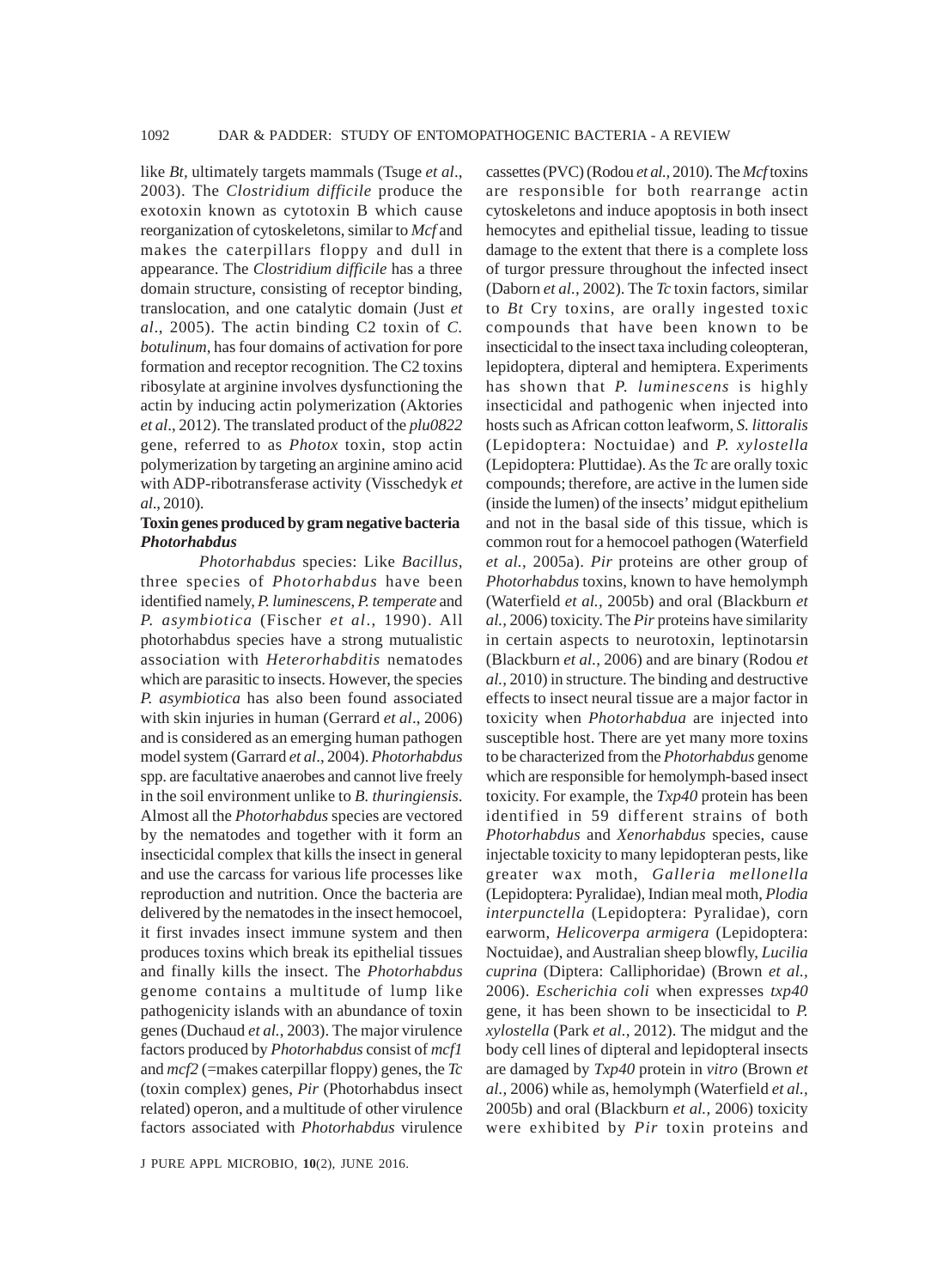*Photorhabdus* toxins. The *Xenorhabdua* species of bacteria in this genus are also non-free living; though, they are symbiotically associated with nematodes of genus *Steinernema* (Brown *et al.,* 2004). Like *Heterorhabditis, Steinernema* nematodes are play a key role in vectoring the *Photorhabdus* and *Xenorhabdus* from one insect host to another, thereby dispersing the bacteria and finally mange the pest population. *Xenorhabdus* also produce a large number of insecticidal toxins and one example of toxin is from *Xenorhabdus nematophila* (Proteobacteria: Enterobacteriaceae) called *A24tox*, which kills *G.*

*mellonella* and *H. armigera*. However, this toxin has a hypothetical homology in *Photorhabdus,* but without a significant match outside of this group (Sicard *et al.,* 2003).

The xenocin operon consists of two genes, *xciA* and *ximB,* when it is expressed; these proteinous molecules get secreted through flagellar type II secretion pathway. Xenocin *xciA* gene has RNAse activity and cytotoxicity; once these proteins are co-expressed it has an antimicrobial effect killing competing microbes in insect larvae (Sing *et al.,* 2013). *Xenorhabdus* bacteria also produce another insecticidal protein called *HIP57*

**Table 1.** Paralytic effects of ingested *Bt* on various lepidopteran families and species (Castagnola and Stock, 2014)

| Family       | Species                        | Bt component                                    | Response                                                                                 |  |
|--------------|--------------------------------|-------------------------------------------------|------------------------------------------------------------------------------------------|--|
| Noctuidae    | Spodoptera spp.                | Not specified                                   | No paralysis                                                                             |  |
|              | H. virescens                   | Bt var. kurstaki                                | Midgut paralysis                                                                         |  |
|              | T. ni                          | Not specified                                   | Type I paralysis                                                                         |  |
| Saturniidae  | Philosamia ricini              | Bt var. sotto crystals                          | Whole body paralysis (type I)                                                            |  |
| Crambidae    | Ostrinia nubilalis             | Bt var. thuringiensis<br>crystalline paraspores | Gut paralysis                                                                            |  |
| Pyralidae    | Phlegathontius                 | Thuricide (International<br>Minerals and        | Abnormally quiescent, cessation of feeding                                               |  |
|              | G. mellonella                  | Spores and crystals<br>derived from Thuricide   | No paralysis, Type III most susceptible                                                  |  |
|              | Ephestia cautella              | Not specified                                   | Type II paralysis                                                                        |  |
| Sphingidae   | quinqueaculatus                | Chemical Corp.,<br>Libertyville, IL, USA)       | No paralytic effect                                                                      |  |
| Erebidae     | L. dispar                      | Not specified                                   | Type II paralysis                                                                        |  |
| Plutellidae  | P. xylostella                  | Bt biological products                          | Decreased movement with subsequent<br>paralysis                                          |  |
|              | P. xylostella                  | Bt var. kurstaki-HD1                            | Reduction of movements                                                                   |  |
| Papilionidae | Papilio demoleus               | Bti Berliner spore                              | Fairly rapid paralysis followed by alkalinity                                            |  |
| Gelechiidae  | Pectinophora                   | Delta-endotoxin                                 | Evidence of gut paralysis gut muscles                                                    |  |
|              | gossypella                     | endotoxin                                       | surrounding the disorganized epithelium<br>relaxed                                       |  |
| Bombycidae   | B. mori                        | <b>Bacillus</b> sotto                           | Paralysis within four hours                                                              |  |
|              | B. mori                        | Bt var. sotto                                   | Paralysis                                                                                |  |
|              | B. mori                        | Not specified                                   | Type I paralysis                                                                         |  |
|              | Quinquemaculata                | <b>B</b> t                                      | General paralysis                                                                        |  |
|              | P. quinquemaculata             | Not specified                                   | Type I paralysis                                                                         |  |
|              | Protoparce sexta               | Bt crystals                                     | General paralysis                                                                        |  |
|              | Antheraea pernyi               | Bt crystals                                     | General paralysis                                                                        |  |
| Pieridae     | Colias eurytheme               | Bt var. thuringiensis                           | No paralysis                                                                             |  |
|              | Pieris rapae                   | Not specified                                   | Type II paralysis                                                                        |  |
| Hesperiidae  | Urbanus acawoios               | Bt var. kurstaki wettable<br>powder             | no general paralysis                                                                     |  |
| Tortricidae  | Urbanus acawoios<br>fumiferana | Bt Dipel foliar spray<br>Bt Dipel foliar spray  | Interruption of feeding due to gut paralysis<br>resulted in reducing rate of development |  |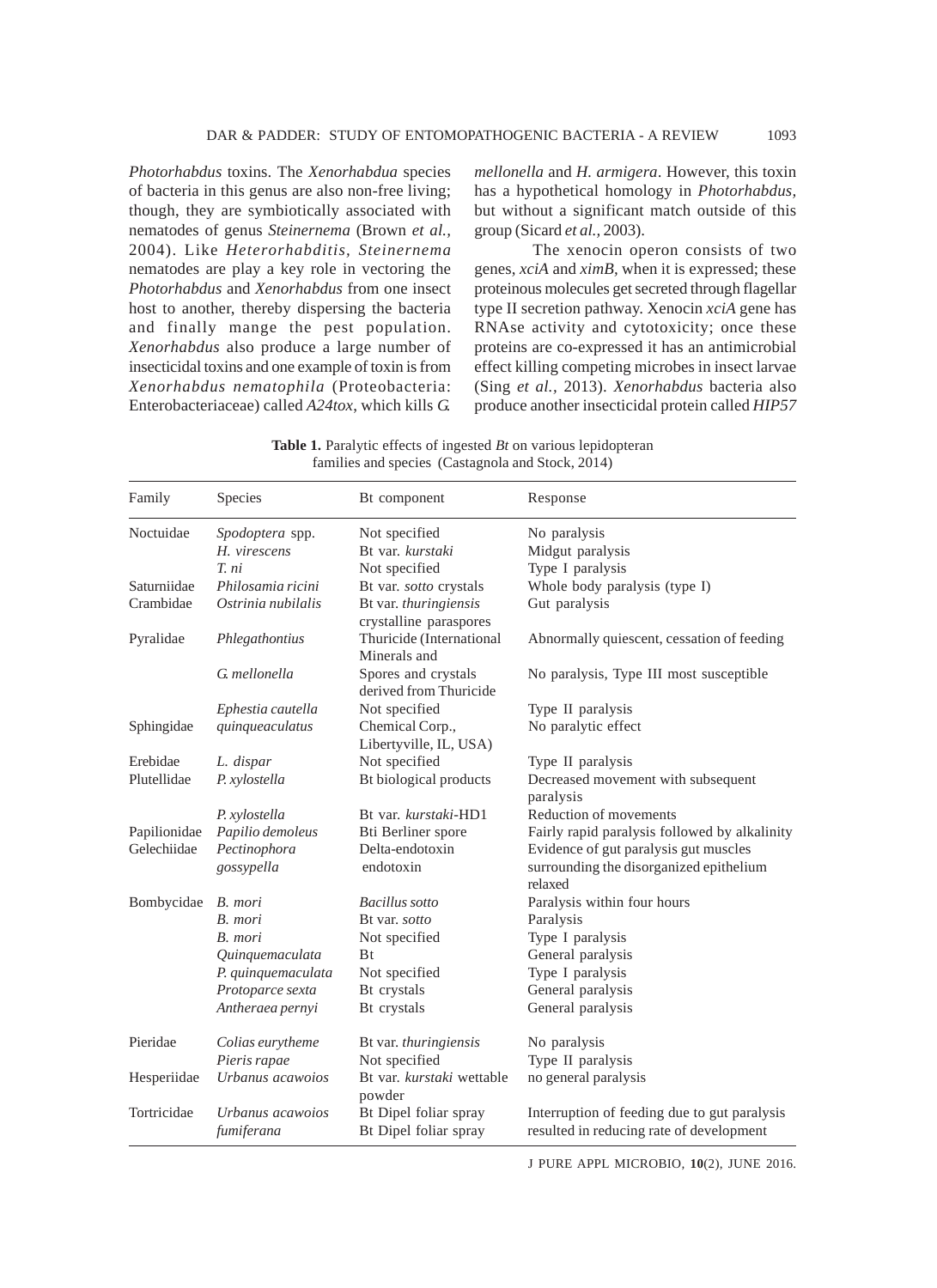that is similar to chaperonins like *GroEL* produce by *E. coli*. *GroEL* chaperonins help to combat problems such as aggregation when nascent proteins have hydrophobic residues exposed before reaching a fully folded native state (Ellis, 2005). The *HIP57* have injectable toxicity to *G.mellonella,* and the insecticidal property of it is a novel function for the *GroEL* proteins. **Serratia**

*Serratia* species: These bacteria often possess fungicidal properties, but are facultatively associate with insect (Lamelas *et al.,* 2011) and nematodes (Abebe *et al.,* 2011). Genome studies have found several insecticidal genes in the *Serratia* genome and few species are responsible for causing amber disease in grass grubs, *Costelytra zealandica* (Coleoptera: Scarabaeidae) (Jackson *et al.,* 2001). However, contrastingly *Serratia marcescens* (Proteobacteria: Enterobacteriaceae) infects other host such as poorly reared *H. virescens* (Sikorowski *et al.,* 2001). Whileas, pADAP plasmid from *Serratia entomophila* contains the genes *sepA, sepB* and *sepC*, which are similar to the *Tc* genes described in *P. luminescens* and the *xpt* genes observed from

*X. nematophila.* There is no need for the entire pADAP plasmid to be associated with the *sep* genes to cause death. However, when only *sep* genes are expressed without the entire plasmid, the scarab beetles do not cease feeding (Hurst *et al.,* 2000) which is one symptom of amber disease. Actually the virulence factor of pADAP that stops feeding in amber disease is the antifeeding prophage (Afp) (Hurst *et al.,* 2007). Therefore, it is concluded that both *sep* genes and Afp are needed for full virulence of *Serratia* in grass grubs that leads to its death.

# **Yersinia**

*Yersinia* species: *Yersinia pestis*, the causative agent of bubonic disease is associated with fleas (UNC, 2015; CDCP, 2014) humans and rodent intermediates. Whileas, the two other species *Yersinia enterocolitica* and *Yersinia pseudotuberculosis* often cause diarrheal disease and fever with inflammation in human beings. *Yersinia entomophaga* (Proteobacteria: Enterobacteriaceae) and *Yersinia frederiksenii* (Dodd *et al.,* 2006), cause disease in grass grubs and plague in humans (Gonzalez *et al*., 2015).

| S.<br>No.      | Crystal and vegetative<br>insecticidal protein<br>combination | Respective<br>concentrations <sup>a</sup> | Per cent larval mortality<br>Observed<br>frequency <sup>b</sup> | Expected<br>frequency <sup>c</sup> | Fisher's test <sup>d</sup><br>$(T-test)$ | Chi ( $\ddot{u}^2$ ) square<br>Test $(P)^e$ |
|----------------|---------------------------------------------------------------|-------------------------------------------|-----------------------------------------------------------------|------------------------------------|------------------------------------------|---------------------------------------------|
| 1              | Cry1Aa                                                        | 3.50                                      | 44                                                              | 50                                 | No significance                          | No significance                             |
| 2              | Crv1Ac                                                        | 0.04                                      | 52                                                              | 50                                 | do                                       | do                                          |
| 3              | Crv1Ca                                                        | 3.10                                      | 42                                                              | 50                                 | do                                       | do                                          |
| $\overline{4}$ | Vip3Aa                                                        | 1.65                                      | 52                                                              | 50                                 | do                                       | do                                          |
| 5              | Vip3Ae                                                        | 0.95                                      | 50                                                              | 50                                 | do                                       | do                                          |
| 6              | Vip3Af                                                        | 0.87                                      | 50                                                              | 50                                 | do                                       | do                                          |
| 7              | $Vip3Aa+Crv1Aa$                                               | $1.65 + 3.50$                             | 69                                                              | 73                                 | 0.4113                                   | $0.2017(0.6534)^{*}$                        |
| 8              | Vip3Aa+Cry1Ca                                                 | $1.65 + 0.04$                             | 67                                                              | 77                                 | 0.1823                                   | $1.2882(0.2554)^{*}$                        |
| 9              | Vip3Ae+Cry1Ca                                                 | $1.65 + 3.10$                             | 33                                                              | 72                                 | $0.00009**$                              | $15.101(0.0001)$ ***                        |
| 10             | Vip3Ae+Cry1Aa                                                 | $0.946 + 3.50$                            | 73                                                              | 72                                 | $0.5907**$                               | $0.0000(1.0000)^*$                          |
| 11             | $Vip3Ae+Cry1Ac$                                               | $0.946 + 0.04$                            | 63                                                              | 76                                 | $0.1354**$                               | 1.7455 90.1864)*                            |
| 12             | Vip3Ae+Cry1Ca                                                 | $0.946 + 3.10$                            | 31                                                              | 17                                 | $0.0001**$                               | $15.048(0.0001)^{*}$                        |
| 13             | Vip3Af+Cry1Aa                                                 | $0.874 + 3.50$                            | 50                                                              | 72                                 | $0.0177**$                               | $5.3211 (0.0211)^*$                         |
| 13             | Vip3Af+Cry1Ac                                                 | $0.874 = 0.04$                            | 50                                                              | 76                                 | $0.0149**$                               | $5.7501(0.0165)^{*}$                        |
| 14             | Vip3Af+Cry1Ca                                                 | $0.874 - 3.10$                            | 37                                                              | 71                                 | $0.0009**$                               | $10.741(0.001)$ **                          |

**Table 2.** Susceptibility of *Helicoverpa virescens* neonate larvae to the combinations of the insecticidal proteins Vip3A and Cry1 crystals protoxins (Lemes *et al*., 2014)

Concentrations of proteins were chosen such as to equal their respective LC50 values. Values are expressed as mg/cm<sup>2</sup>.  $b$  Each value represents the mean from three replicates of 16 larvae per replicate (n = 48).

c Expected mortality considering simple independent action.

d Asterisks indicate significant differences at P, 0.05, and two asterisks at P,0.001.

e Chi-square and P values.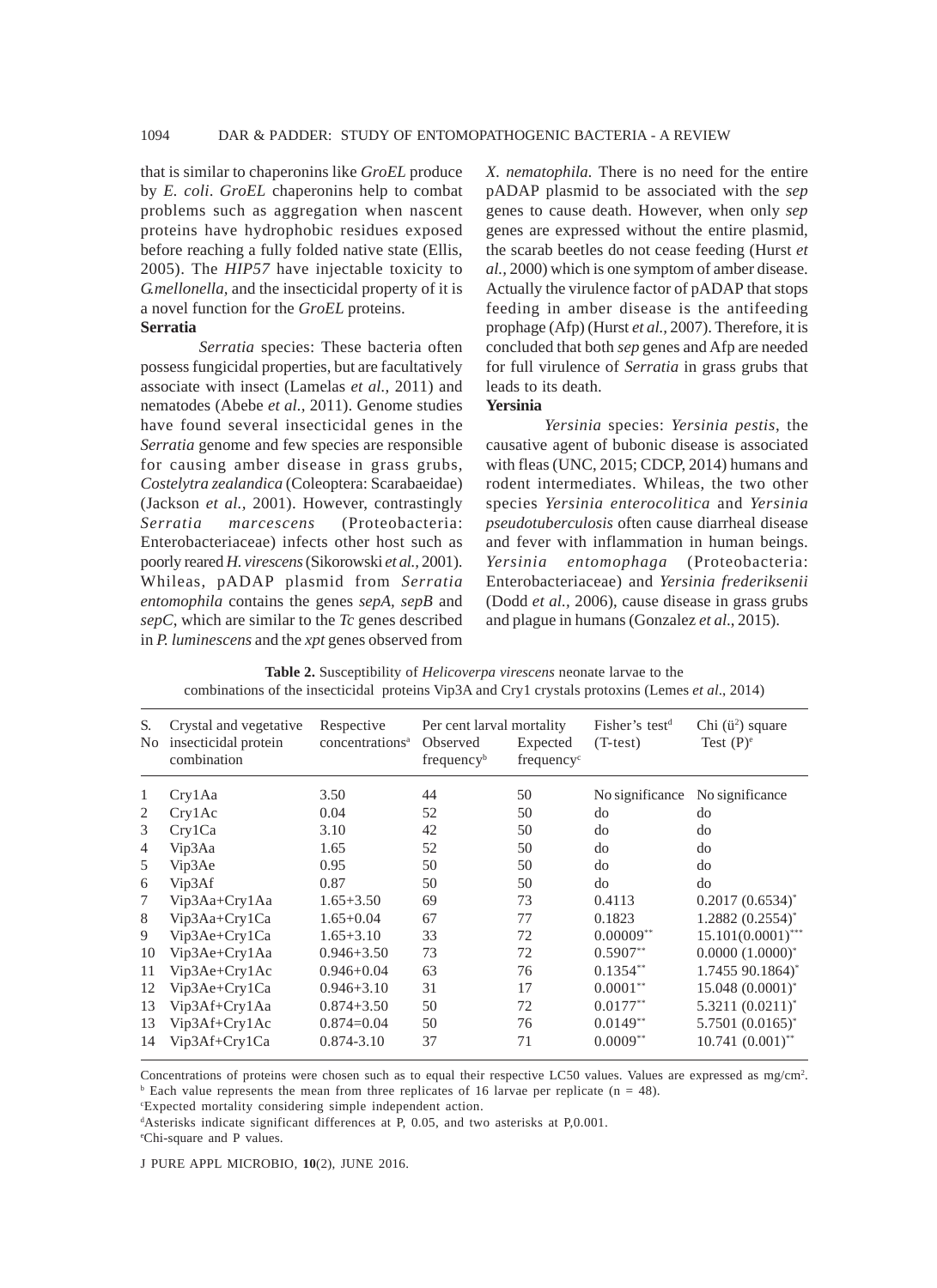## **Targets of insecticidal genes and toxins produced by bacteria**

This section summarizes the current knowledge of hemolymph based toxicity caused by various entomopathogenic bacteria in relation to the neurobiology of insect pests.

# **Hemolymp as a Novel Target**

The genomic organization of *P. luminescens* and *asymbiotica* consists of *Pir* operon with promoter region, Pir toxin i.e, *PirA* and *PirB* (Waterfield *et al*., 2005a), but it is not known how *PirA* and *Pir B* are differentially expressed when targeting an insect host. *Pir* toxin is a binary protein that may have an interesting mode of action based upon its homology profile, while *PirB* is homologous endotoxins consisting of a poreforming domain unit and leptinotarsin. Leptinotarsin has been obtained from the infected Colorado potato beetle, *Leptinotarsa decemlineata* (Coleoptera: Chrysomelidae) and has homology to juvenile hormone esterase which is a regulatory protein present mainly in insect immature. However, *Pir* toxin does not disturb insect metamorphosis (Ffrench and Waterfield, 2005) but it (Leptinotarsin) is a neurotoxin that stimulates and activates the release of acetylcholine at the presynaptic nerve terminal (McClure *et al.,* 1980). That is why, the mode of action of Pir toxin and its potential relationship to the insect nervous system is yet to be elucidated. *Serratia* and *Photorhabdus* have phage related loci, and in *Serratia* these loci are pADAP, which causes decreased feeding in infected insects. Both *Serratia* and *Photorhabdus* phage related loci confer hemolymph based injectable toxicity on *Galleria* larvae, with hemolymph-circulating phagocytes (Yang, 2006) as a virulence factor. There are also the cycle inhibiting factors (*cif*) produced by *P. luminescens*, but it is not known how *Cif* interacts with an insect host, when the *cif* gene is incorporated into *Spodoptera* derived Sf9 cells. The cells once infected undergo apoptosis and thereby, the cell cycle arrests (Chavez *et al.,* 2014). **Hemolymph based toxicity and ecofriendly insect pest control**

The insecticides lack pest specificity therefore, promotes development of pest resistance (Davies *et al.,* 2012) in ecosystem, often leads to a problem referred to as the pesticide treadmill (Knight, 1989). One of the best examples is *Bt*

applied as foliar sprays which are organic have high specificity and negligible environmental impact compared to their synthetic counterparts (Castagnola and Fuentes, 2012). The toxins produced by mites, spiders and other venomous organisms have been known to have neurotoxic effects on insects (Windley *et al.,* 2012) without deteriorating the environment. Some of the genes encoding these toxins can be expressed in transgenic plants, thereby contribute to decrease of target insect population (Khan *et al.,* 2006).

As mentioned, many neurotoxins have been discovered from invertebrates. For example, leptinotarsin, isolated and identified from the Colorado potato beetle, has been shown to disrupt the release of acetylcholine at the presynaptic nerve terminal of rat synaptosomes (Yoshino *et al*., 1980). Although peptides of leptinotarsin have shown homology to both juvenile hormone esterase (JHE) of insects and Cry toxins of *Bt*, there is no evidence that leptinotarsin has JHE activity. Because of the way proteinous neurotoxins interact and disrupt neural tissues function, they can be used to study the physiological consequences of the nervous system dysfunction (Khan *et al*., 2006). Understanding their mode of action and interactions with the insect nervous system, Bt can be a powerful tool with application in insect pest management.

#### **Insect Paralysis by** *B.thuringensis*

Whether a particular *Bt* protein bind to insect gut receptor or not, it is necessary to be determined (OMICS, 2015) at first. Once the *Bt* Cry toxins are accepted by sensory receptors only then these are ingested by larvae of lepidopteran, coleopteran and dipteran insect and causes a number of toxic effects *viz*. paralysis, cessation of feeding and reduced movements. Paralysis of midgut is a predominant characteristic caused by *Bt,* and is a preliminary way to discriminate among different insecticidal *Bacillus* species and strains (Heimpel and Anguset 1958). Paralysis induced by *Bt* can be categorized by insect type. Type I insects are characterized by the symptom of whole body paralysis; larvae become inactive and fall off their host plant. The increase of pH in the insect hemolymph is the main cause for this type. Unlike Type I insects, type II insects involves paralysis symptoms limited to gut movement; however, increased pH once again plays a key role in toxicity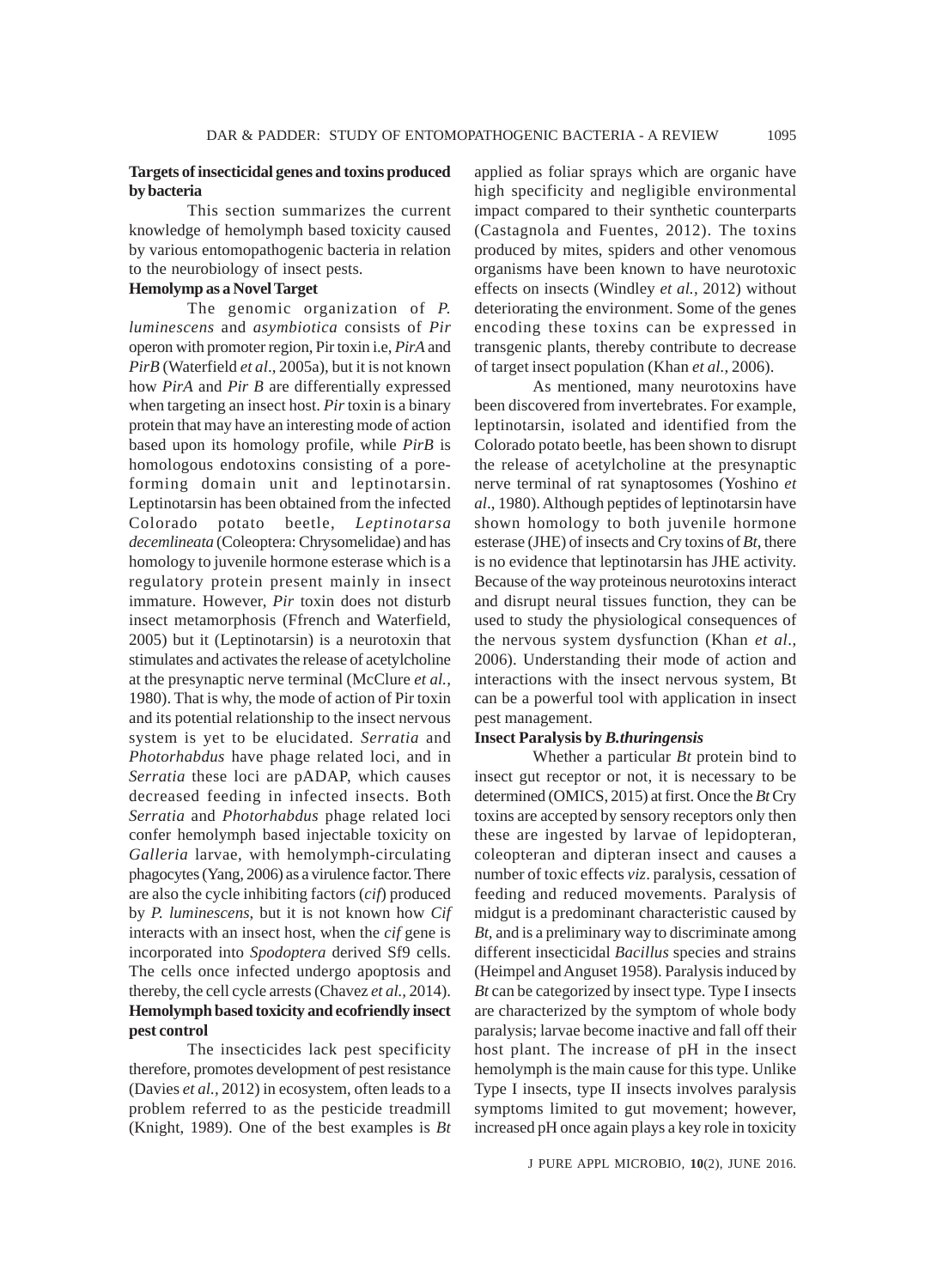intensification. Paralysis is thought to be caused by the breakdown of the epithelial integument, characterized by inhibiting insect physiological function and movement (Heimpel and Anguset, 1959). Gut paralysis in Type II insects involves the cessation of feeding and frass production. Second generation Bt crops (*B.thuringiensis* genes) used for the management of crop pests by combined action of more than one genes exhibited synergism and antagonism between Vip3A and Cry 1 Proteins in response to the damage done by *Heliothis virescens, Diatraea saccharalis* and *Spodoptera frugiperda* (Lemes *et al.,* 2014)

Knoweldege about the potential role of the insect nervous system, brain, or neuromuscular junction in insect gut or whole body paralysis is limited; however in general the peristalsis in insects is controlled by the stomatogastric nervous system (Hartenstein, 1997). The frontal ganglion especially the frontal connective controls the peristaltic movements, thereby enabling the foregut to empty food into the midgut. So, it is clear that if digestion has ceased then this aspect of the nervous system may have been targeted. However, larva regurgitation is a common physiological defense response during ingestion of plant defense molecules. In depth we can say that toxins of insect pathogens which have both oral and injectable toxicity could selectively silence specific insect nervous tissues involved in digestion and midgut muscle movement. Understanding this nature of toxicity of microbial toxins, we may judge the function of frontal connective tissues (nervous tissues) in insect behavior, especially the tissues involved in food consumption (Rodriguez *et al.,* 2008). One Cry toxin of *Bt*, Cry1C, targets the tissues of nervous system (Cerstiaens *et al.,* 2001) and digestive system especially the gut epithelium (Aronson and Shai, 2001) of various lepidopteran species.

## **Role of other** *Bt* **strains in Neurotoxicity of insects**

Neurotoxic symptoms have been observed when *Bt* var. i*sraelensis (Bt)* are injected into Cabbage semiloopers. *Trichoplusi ni*. When injected into hemolymph at higher does *Bti* stops heart activity. Moreover, symptoms like loss of motor activity, paralysis and flaccidity were observed. The proteins conferring neurotoxicity in lepidopteran insects were components of the crystal endotoxin from *Bti* (Cheung *et al.,* 1985). It

J PURE APPL MICROBIO*,* **10**(2), JUNE 2016.

is assumed that the presynaptic nerve terminal function were blocked; whereas, the postsynaptic membranes and axons in the ventral nerve cord remained unaffected. The symptoms like 6<sup>th</sup> abdominal ganglion transmitter release, calcium uptake and complete blockage of transmitters were observed. However, in rat muscle degeneration were observed when treated with crystal protein of *Bti*. In short, the mode of action of crystal toxins involve Na+ /K+ ATPase damage and K+ levels decrease; whileas, the Na<sup>+</sup> levels increase within muscles cells with increasing Ca2+ influx (Cahan *et al.,* 1985).

#### **CONCLUSION**

Insecticidal toxins are important options for the biological control of insect pests. Their use in the genetic engineering of plants could provide a new generation of resistant crops. The Bt whether incorporated into a foliar spray or toxins expressed in transgenic plants, is regarded as the premier entomopathogens used in pest management. Once the *Bt* Cry toxins are accepted by sensory receptors only then these are ingested by larvae of insect pests and cause a number of toxic effects *viz*. paralysis, cessation of feeding and reduced movements. Paralysis of midgut is a predominant characteristic caused by *Bt,* and is a preliminary way to discriminate among different insecticidal *Bacillus* species and strains. Recently, similar toxins to that of Bt have been identified throughout bacterial kingdom. The use of Bt for insect control help to gain further knowledge of the origin of entomopathogens and their associated virulence factors. As it would be interesting to investigate if the combination of virulence factors of the two different entomopathogenic bacteria such as *Photorhabdus* and *Bacillus* delay resistance. Combining toxins with different modes of actions, may delay the onset of resistance by forcing insects to develop two separate mechanisms of resistance. Combination of toxins could result in a more lethal insecticide that would result in a better control tactic for a problematic insect pest. Furthermore the transfer and delivery mechanism of *Photorhabdus* into the haemocoel suggests to existence of virulence factors with novel tissues as targets in the lepidopteran pests that can be further investigated.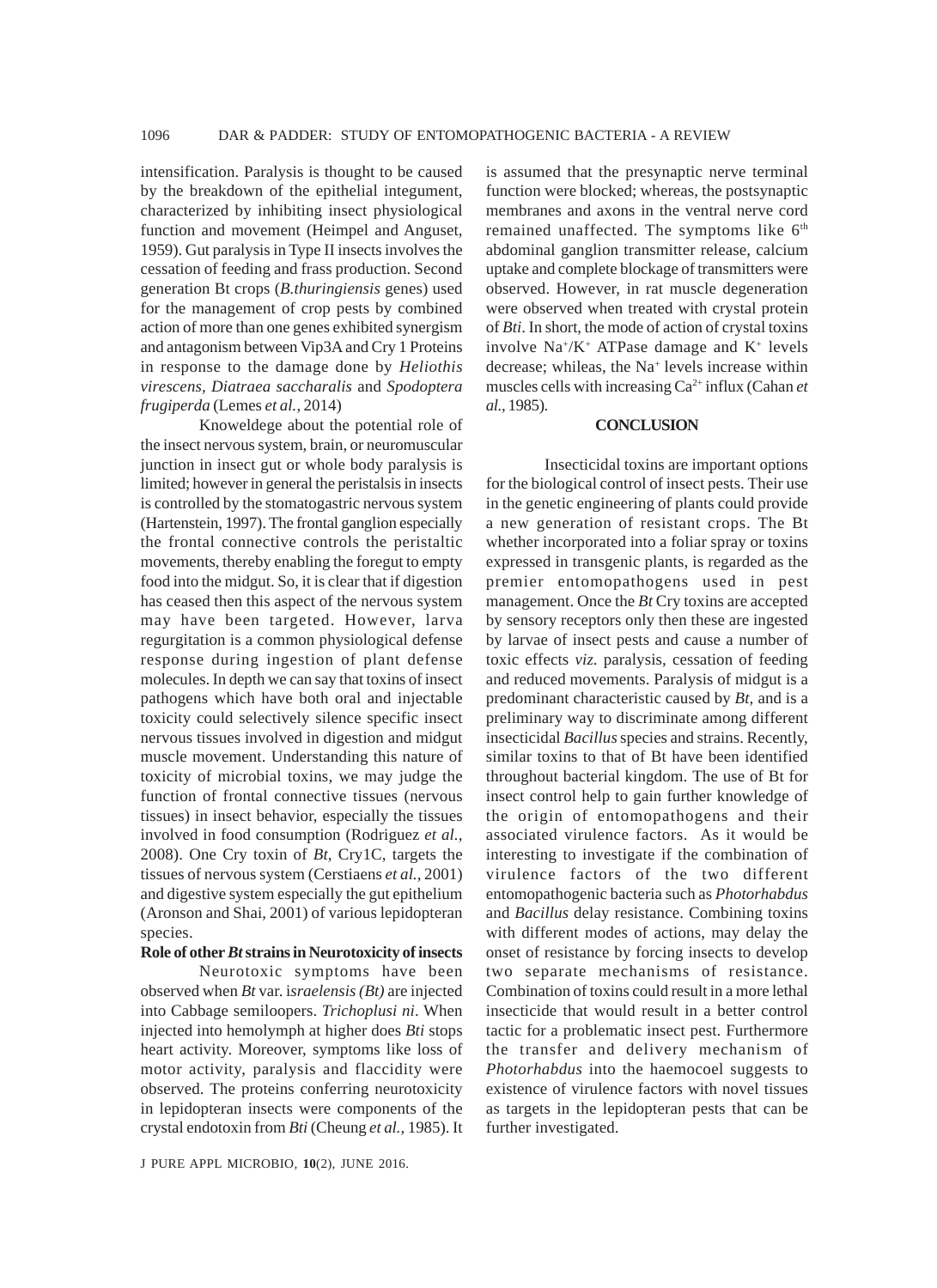The neurotoxic effects of Bti were investigated in American Cockroach, *Periplaneta americana* (Blattodea: Blattidae). The presynaptic nerves terminal function was suspected to be blocked were as the postsynaptic membranes and axons in the ventral nerve cord remained unaffected. The sixth abdominal ganglion transmitter release calcium uptake and complete blockage of transmitters were observed. The mode of action were related to Na<sup>+</sup>/K<sup>+</sup>- ATPase damage upon incubation and  $K^+$  level decrease while  $Na^+$ level increase within muscle cells with increasing  $Ca<sup>2+</sup>$  influx. In general the entomopathogens have history of horizontal gene transfer shuffling the toxin containing plasmids resulting in Pathogenicity Island between each other. The acquisition of insecticidal genes may be a strategy that may develop to onset virulence once bacteria were ingested; thereby broadening the availability of possible sources and helps in insect pest management.

#### **ACKNOWLEDGEMENTS**

Authors are highly thankful to Department of Science and Technology, Delhi for the financial support to compile this project.

#### **REFERENCES**

- 1. Abebe, E., Abebe, A. F.and Morrison, J. *Virule.,* 2011; **2**: 158-161.
- 2. Aktories, K.., Schwan, C., Papatheodorou, P. *Toxicon.,* 2005; **60**: 572-581.
- 3. Albuquerque, N. M. Eco-Pesticides. *http:// www.businesswire.com*, 2015.pp:1-2
- 4. Aronson, A.I. and Shai, Y. *FEMS Microbiol. Lett., 2001.***195**: 1-8.
- 5. Atsumi, S., Miyamoto, K. and Yamamoto, K. *Proc. Natl. Acad. Sci. USA Plus*., 2012. **109**: E1591- E1598.
- 6. Barth, H., Aktories, K., Popoff, M. 2004. *Microbiol. Mol. Biol. Rev. 2004.,* **68**: 373-402.
- 7. Baxter, S.W. *Genetics,* 2011.189: 675-679.
- 8. BCC. Biopesticides., 2014. *www.bccresearch. com*. **pp**:1-6.
- 9. Berry, C.*www.biopesticideindustryalliance.org. 2012. pp:1-3*
- 10. Bird, J. World crop protect. News.2015.pp:1-2
- 11. Blackburn, M.B., Farrar, R.R.and Novak, N.G. *Entomol. Exp. Appl,* 2006. **121**: 31-37
- 12. Brown, S.E., Cao, A.T. and Dobson, P. *Appl. Environ. Microb., 2006.* **72**: 1653-1662.
- 13. Brown, S.E., Cao, A.T., Hines, E.R., Akhurst, R.J.and East, P.D. *J. Biol. Chem*, 2004. **279**: 14595-14601
- 14. Cahan, R., Shainberg, A. and Pechatnikov, I. *Toxicon,* 1995*.* **33:** 943-951.
- 15. Castagnola, A and Stock, S.P. *Review. Insects,* 2014. **5**: 139-166
- 16. Castagnola, A., Fuentes, J. J.L. *Springer*, 2012. **392**(1): 283-304.
- 17. Cerstiaens, A., Verleyen, P.and Van Rie, J. *Appl. Environ. Microb.* 2001. **67**: 3923-3927
- 18. Chavez, C.V., Jubelin, G. and Courties, G. *Microbes Infect.* 2014.**12**: 1208-1218.
- 19. Cheung, P.Y., Roe, R.M. and Hammock, B.D. *Pest. Biochem. Physiol*.,1985. **23**: 85-94.
- 20. Daborn, P.J., Waterfield, N.and Silva, C.P. *Proc. Natl. Acad. Sci. USA*., 2002. **99**: 10742-10747
- 21. Davies, T.G., Field, L.M.and Williamson, M.S. *Med. Vet. Entomol.* 2012. **26**: 241-254
- 22. Dodd, S.J., Hurst, M. R. and Glare, T.R. *Appl. Environ. Microb.* 2006.**72**: 6584-6592.
- 23. Duchaud, E., Rusniok, C.and Frangeul, L. *Nat. Biotechnol.* 2003. **21**: 1307-1313.
- 24. Ellis, J.R.2005. *In vivo* GroEL function defined. *Curr. Biol.* **15**: 661-663
- 25. Ffrench, C. R. and Waterfield, N. *Adv. Appl. Microbiol.* 2005. **58**: 169-183.
- 26. Fischer-Le Saux, M.and Viallard, V. *Int. J. Syst. Bacteriol. 1999.***49**: 1645-1656.
- 27. Gahan, L.J., Pauchet, Y., Vogel, H. *PLOS Genet.*2010. **6**: e1001248.
- 28. Gerrard, J., Waterfield, N.and Vohra, R. 2004*Microbes Infect.* **6**: 229-237.
- 29. Gerrard, J.G., Joyce, S.A.and Waterfield, N.R. *Emerg. Infect. Dis,* 2006. **12**: 1562-1564.
- 30. Gonzalez, R. J., Lane, M.C., Wagner, N. J., Weening, E. H., and Miller, V. L. *PLOS Pathog*. 2015. e1004587. doi: 10.1371.
- 31. Gough, J. M., Akhurst, R.J.and Ellar, D.J. *Biol. Contr.* 2002.,**23**: 179-189
- 32. Haider, M.Z.and Ellar, D.J. *Biochim. Biophys. Acta.,* 1989*.* **978**: 216-222.
- 33. Hartenstein, V. *Trends Neurosci,* 1997; **20**, 421-7.
- 34. Heimpel, A. M.and Angus, T.A. *Can. J. Microbiol*, 1958. **4**: 531-541
- 35. Heimpel, A.M. and Angus, T.A. *J. Insect Pathol,* 1959. **1:** 152-170.
- 36. Höfte, H. and Whiteley, H.R. *Microbiol. Rev*, 1989. **53**: 242- 255.
- 37. Hui, F., Scheib, U., Hu, Y. *Biochem,* 2012. **51**: 9911-9921.
- 38. Hurst M. R. H., Glare T. R., Jackson T. A. and Ronson C. W. *J Bacterio*, 2000. **182**: 5127-5138.
- 39. Hurst, M.R., Beard, S. S. and Jackson, T.A. *FEMS Microbiol. Lett.* 2007*.* **270**: 42-48
- 40. Ibrahim, R. A. and Shawer, D.M. 2014. *Inter.J.*